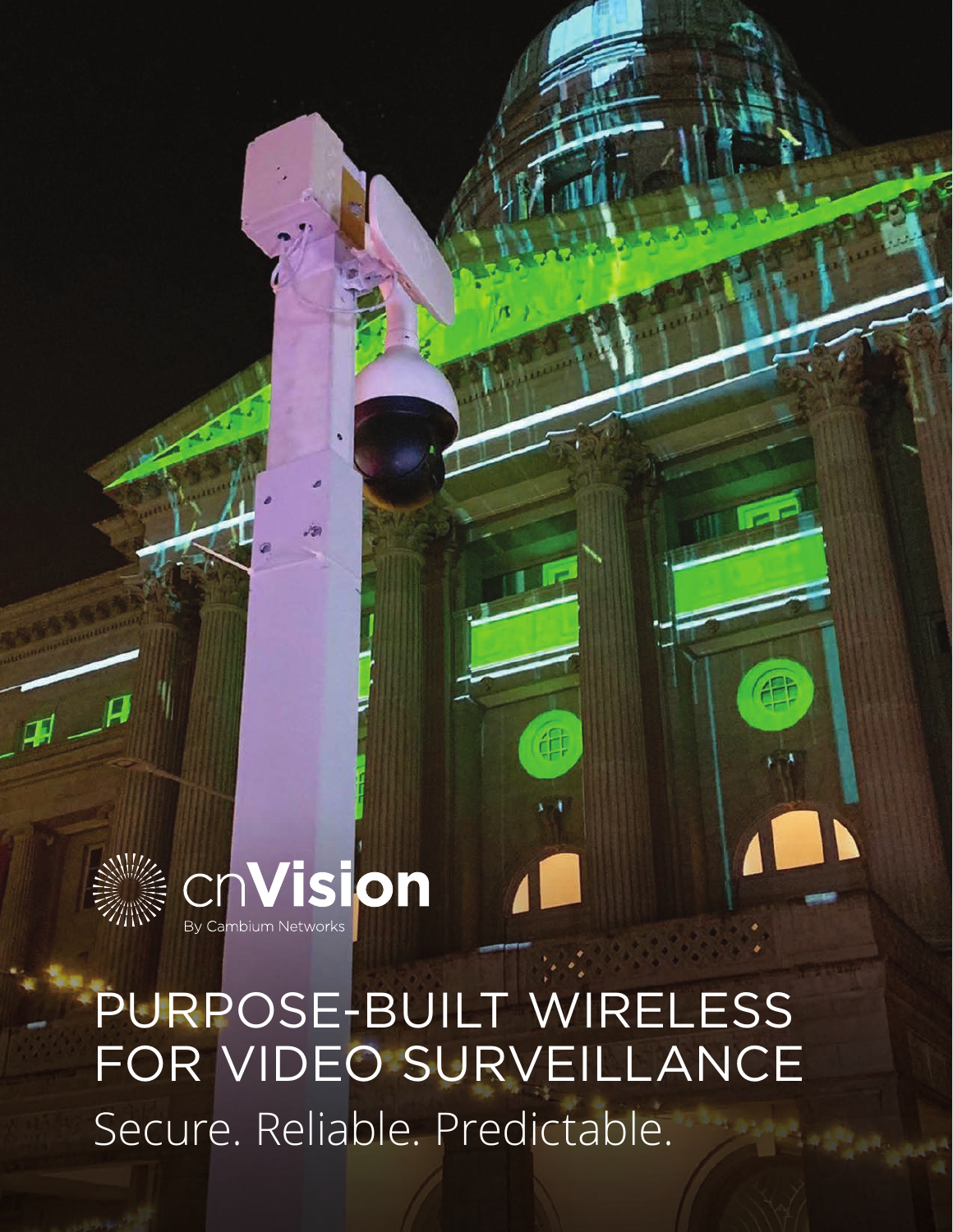# THE POWER OF cn**Vision**

Wherever you need to put a camera, cn**Vision** makes a connection.







# **Security**

cnVision solutions incorporate the latest encryption technologies and security practices. After all, you simply cannot compromise security when it comes to backhauling mission-critical video.

User security via different login privileges, RADIUS authentication, HTTPS browser access, SSH and 128-bit AES data encryption with proprietary protocol makes cnVision the last thing to worry about in your network.

# **Reliable Transmission**

Losing a critical frame in your video transmission is unacceptable. With a deterministic protocol, high resiliency to interference and a built in packet re-transmission mechanism, cnVision ensures that those critical video frames arrive when they need to. Adapting to changing environments, cnVision can shift gears just like the transmission in a car to ensure reliable delivery of critical video.

# **ONVIF and Stream Detection Support**

With a built-in ONVIF client, cnVision products can detect and display camera hardware models and system information from ONVIF Conformant cameras. Stream detection capability allows viewing of the camera feed from within cnVision clients and future quality of service additions.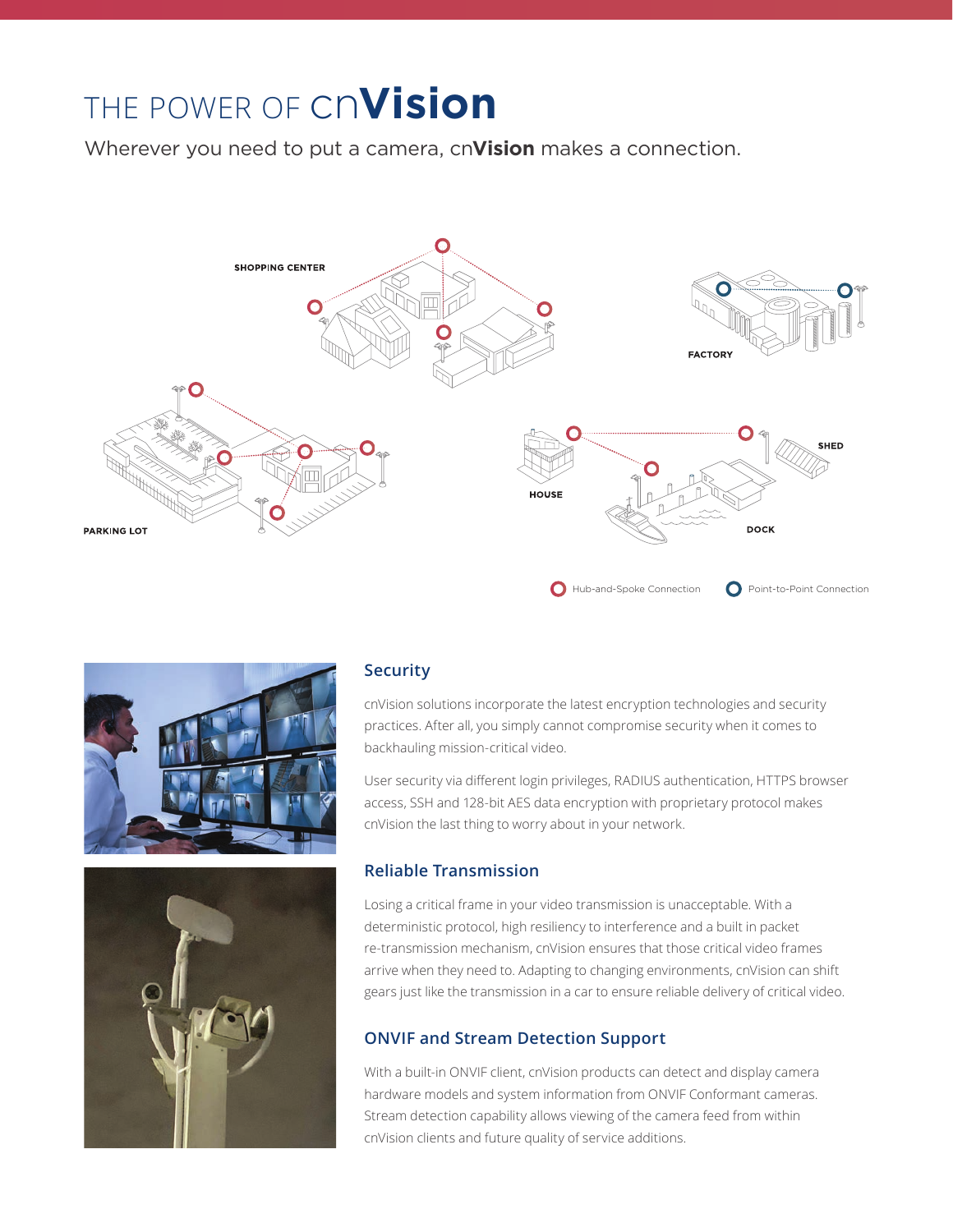



### **Ease of Planning, Discovery and Managing**

With a comprehensive set of features under the cnVision Companion App, you can confidently plan your camera deployment and know exactly which cnVision products to choose and what capacity to anticipate. The Discovery component allows you to pre-stage the equipment and perform system maintenance and software upgrades.

# **Reliability and Flexibility**

cnVision comes with a wide rage of hardware choices to incorporate into your CCTV deployment. We offer simple point-to-point solutions as well as hub-and-client based multipoint solutions. From across the parking lot to across town, just about every deployment need is covered.

Reliability ratings supporting both IP55 and IP67 and temperature ratings from -30°C to +60°C and an industry leading 3-year warranty, your mind is at ease with cnVision.

## **VMS Integration**

cnVision Hub & Clients can be integrated into major VMS platforms. Key parameters related to the backhaul link and major events can trigger and display information from the same VMS platform managing the cameras.

# **24/7 Support**

cnVision comes with Cambium Networks support via telephone, email and online forums. For any deployment projects, a real person is available to answer your questions.









| <b>Dedicated HUB</b> |  |
|----------------------|--|
|                      |  |

Dual Purpose Hardware -

Hub or Medium Range Client Long Range Client Hub Antenna

| Model                                                         | <b>HUB-FLEXr</b><br>(with GPS Sync)                                                                                                                 | <b>HUB-360</b>                                                                                                                                                                                                                                                                                                                                                                                                            | <b>CLIENT MICRO</b>                                                                                                                                                                 | <b>CLIENT MINI</b>                                                                                                                                                                                     | <b>CLIENT MAXr</b>                                                                                                                                                                  | <b>TWISTPORT &amp;</b><br><b>60deg HORN</b> |
|---------------------------------------------------------------|-----------------------------------------------------------------------------------------------------------------------------------------------------|---------------------------------------------------------------------------------------------------------------------------------------------------------------------------------------------------------------------------------------------------------------------------------------------------------------------------------------------------------------------------------------------------------------------------|-------------------------------------------------------------------------------------------------------------------------------------------------------------------------------------|--------------------------------------------------------------------------------------------------------------------------------------------------------------------------------------------------------|-------------------------------------------------------------------------------------------------------------------------------------------------------------------------------------|---------------------------------------------|
| Frequency Band(s)                                             | 4.910 GHz to 5.970 GHz                                                                                                                              | 4.910 GHz to 5.970 GHz                                                                                                                                                                                                                                                                                                                                                                                                    | 4.910 GHz to 5.970 GHz                                                                                                                                                              | 4.910 GHz to 5.970 GHz                                                                                                                                                                                 | 4.910 GHz to 5.970 GHz                                                                                                                                                              | 5.18GHz to 6.00GHz                          |
| Channel Size                                                  | 20   40   80 MHz                                                                                                                                    | 20 40 80 MHz                                                                                                                                                                                                                                                                                                                                                                                                              | 20   40   80 MHz                                                                                                                                                                    | 20   40   80 MHz                                                                                                                                                                                       | 20 40 80 MHz                                                                                                                                                                        |                                             |
| Max Tx Power                                                  | $+29$ dBm                                                                                                                                           | $+29$ dBm                                                                                                                                                                                                                                                                                                                                                                                                                 | $+28$ dBm                                                                                                                                                                           | $+29$ dBm                                                                                                                                                                                              | $+29$ dBm                                                                                                                                                                           |                                             |
| Max Throughput                                                | 600Mbps                                                                                                                                             | 600Mbps                                                                                                                                                                                                                                                                                                                                                                                                                   | 600Mbps                                                                                                                                                                             | 600Mbps                                                                                                                                                                                                | 600Mbps                                                                                                                                                                             |                                             |
| Interface                                                     | Gigabit Ethernet,<br>100/1000BaseT                                                                                                                  | Gigabit Ethernet,<br>100/1000BaseT                                                                                                                                                                                                                                                                                                                                                                                        | Gigabit Ethernet,<br>100/1000BaseT                                                                                                                                                  | Gigabit Ethernet,<br>100/1000BaseT                                                                                                                                                                     | Gigabit Ethernet,<br>100/1000BaseT                                                                                                                                                  |                                             |
| Power                                                         | $4,5$ +; 7,8 -   or  4,5 -; 7,8 +<br>7W typical, 12W max                                                                                            | 30V Passive POE (14-30V) 56V Passive POE (37-56V)<br>$4,5$ +; 7,8 -   or   4,5 -;<br>$7.8 + 7W$ typical,<br>12W max or 802.3af                                                                                                                                                                                                                                                                                            | 7W typical, 12W max                                                                                                                                                                 | 30V Passive POE (14-30V) 30V Passive POE (14-30V) 30V Passive POE (14-30V)<br>$4,5$ +; 7,8 -   or  4,5 -; 7,8 + 4,5 +; 7,8 -   or  4,5 -; 7,8 + 4,5 +; 7,8 -   or  4,5 -; 7,8 +<br>7W typical, 12W max | 7W typical, 12W max                                                                                                                                                                 |                                             |
| Antenna Gain/Coverage                                         | Connectorized*                                                                                                                                      | 8 dBi   360 degree                                                                                                                                                                                                                                                                                                                                                                                                        | 13 dBi   30 degree                                                                                                                                                                  | 16 dBi   15 degree                                                                                                                                                                                     | 19dBi                                                                                                                                                                               | 17 dBi   60 degree                          |
| Mounting                                                      | 1-2" Pole Mount included<br>Wall Mount optional                                                                                                     | 1-2" Pole Mount included<br>Wall Mount optional                                                                                                                                                                                                                                                                                                                                                                           | 1-2" Pole Mount included<br>Wall Mount optional                                                                                                                                     | 1-2" Pole Mount included<br>Wall Mount optional                                                                                                                                                        | 1-2" Pole Mount included<br>Wall Mount optional                                                                                                                                     | 22-80 mm Pole Mount<br>included             |
| Environmental                                                 | IP67-22°F to +140°F<br>$(-30^{\circ}$ C to $+60^{\circ}$ C)                                                                                         | IP67-22°F to +140°F<br>$(-30^{\circ}$ C to $+60^{\circ}$ C)                                                                                                                                                                                                                                                                                                                                                               | IP55-22°F to +140°F<br>$(-30^{\circ}$ C to $+60^{\circ}$ C)                                                                                                                         | IP55-22°F to +140°F<br>$(-30^{\circ}$ C to $+60^{\circ}$ C)                                                                                                                                            | IP67-22°F to +140°F<br>$(-30^{\circ}$ C to $+60^{\circ}$ C)                                                                                                                         | IP55-31°F to +131°F<br>(-35°C to +55°C)     |
| Configuration                                                 | Web GUL                                                                                                                                             | Web GUL                                                                                                                                                                                                                                                                                                                                                                                                                   | Web GUI                                                                                                                                                                             | Web GUL                                                                                                                                                                                                | Web GUI                                                                                                                                                                             |                                             |
| Monitoring                                                    | VMS. ONVIF supported                                                                                                                                | VMS. ONVIF supported                                                                                                                                                                                                                                                                                                                                                                                                      | VMS. ONVIF supported                                                                                                                                                                | VMS. ONVIF supported                                                                                                                                                                                   | VMS. ONVIF supported                                                                                                                                                                |                                             |
| Warranty                                                      | 3 Year                                                                                                                                              | 3 Year                                                                                                                                                                                                                                                                                                                                                                                                                    | 3 Year                                                                                                                                                                              | 3 Year                                                                                                                                                                                                 | 3 Year                                                                                                                                                                              | 3 Year                                      |
| Common Part<br>Numbers<br>others available.<br>see price list | CV-HC2RPUSA-US (FCC compliant,<br>US Cord) CV-HC2RPUSA-IC (IC<br>EU (EU compliant, EU Cord)<br>CV-HC2RPUKA-EU (EU compliant,<br>compliant, EU Cord) | CV-H00RPUSA-US (FCC compliant,<br>US Cord) CV-HOORPUSA-IC (IC<br>compliant, US Cord) CV-HC2RPEUA- compliant, US Cord) CV-HOORPEUA- compliant, US Cord) CV-D13SPEUA- compliant, US Cord) CV-D16SPEUA- compliant, US Cord) CV-D16SPEUA- compliant, US Cord) CV-D16SPEUA-<br>EU (EU compliant, EU Cord)<br>CV-H00RPUKA-EU (EU compliant.<br>UK Cord) CV-HC2RPEUA-RW (ROW UK Cord) CV-H00RPEUA-RW (ROW<br>compliant, EU Cord) | CV-D13SPUSA-US (FCC compliant,<br>US Cord) CV-D13SPUSA-IC (IC<br>EU (EU compliant, EU Cord)<br>CV-D13SPUKA-EU (EU compliant.<br>UK Cord) CV-D13SPEUA-RW (ROW<br>compliant, EU Cord) | CV-D16SPUSA-US (FCC compliant,<br>US Cord) CV-D16SPUSA-IC (IC<br>EU (EU compliant, EU Cord)<br>CV-D16SPUKA-EU (EU compliant.<br>UK Cord) CV-D16SPEUA-RW (ROW<br>compliant, EU Cord)                    | CV-C19RPUSA-US (FCC compliant,<br>US Cord) CV-C19RPUSA-IC (IC<br>EU (EU compliant, EU Cord)<br>CV-C19RPUKA-EU (EU compliant.<br>UK Cord) CV-C19RPEUA-RW (ROW<br>compliant, EU Cord) | TPA-ePMP<br><b>HG3-TP-A60</b>               |

*\*Requires 3rd party Ant 2 x 50 ohm, RP (Reverse Polarity) SMA Or RF Elements Twistport™ Adaptor*



**△ Cambium Networks**™